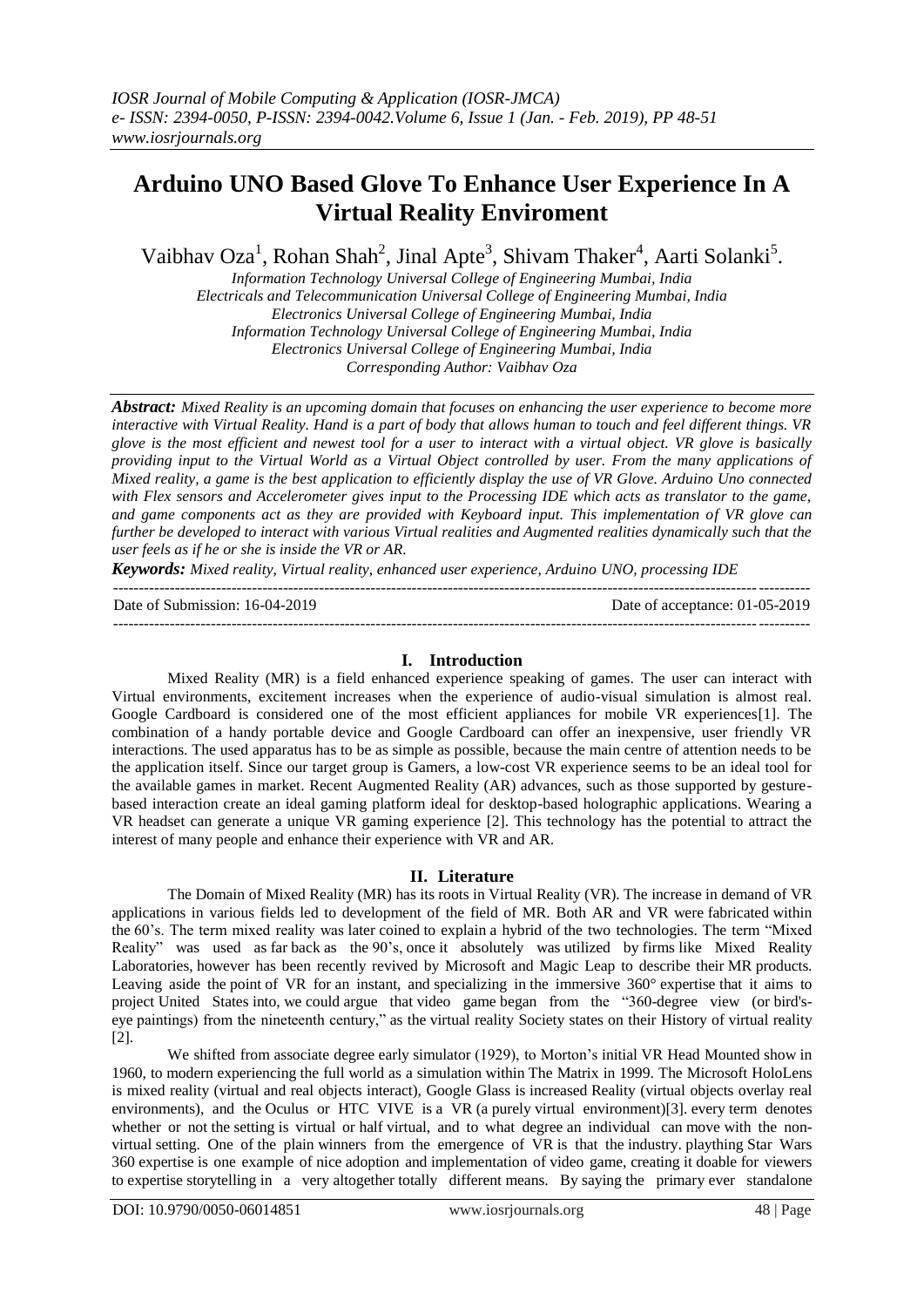VR receiver (not requiring a phone or a pc to be hooked up to it) school large Facebook is on the offensive with its arrange to democratize VR.



## **III. Components of VR Glove**

*A. Gloves:* 

The Gloves are used to take real time data as input. The flex sensors and accelerometer are fitted on the glove which the user will use to interact with the Virtual Reality [1].

### *B. Arduino Microcontroller:*

The Arduino Microcontroller is used to connect the sensors and give them power supply and interfaced with the Computer and Display. The Serial Monitor for the Arduino UNO along with the Processing IDE software application behaves as a translator between The Computer and the microcontroller.

#### *C. Display:*

User gets a visual output of the VR environment on the display screen.

#### *D. VR game:*

The user interacts with the VR environment of the game. The game is developed using Unity 3D and is implemented on a VR platform.





**Fig 2.:** Circuit Diagram of VR Glove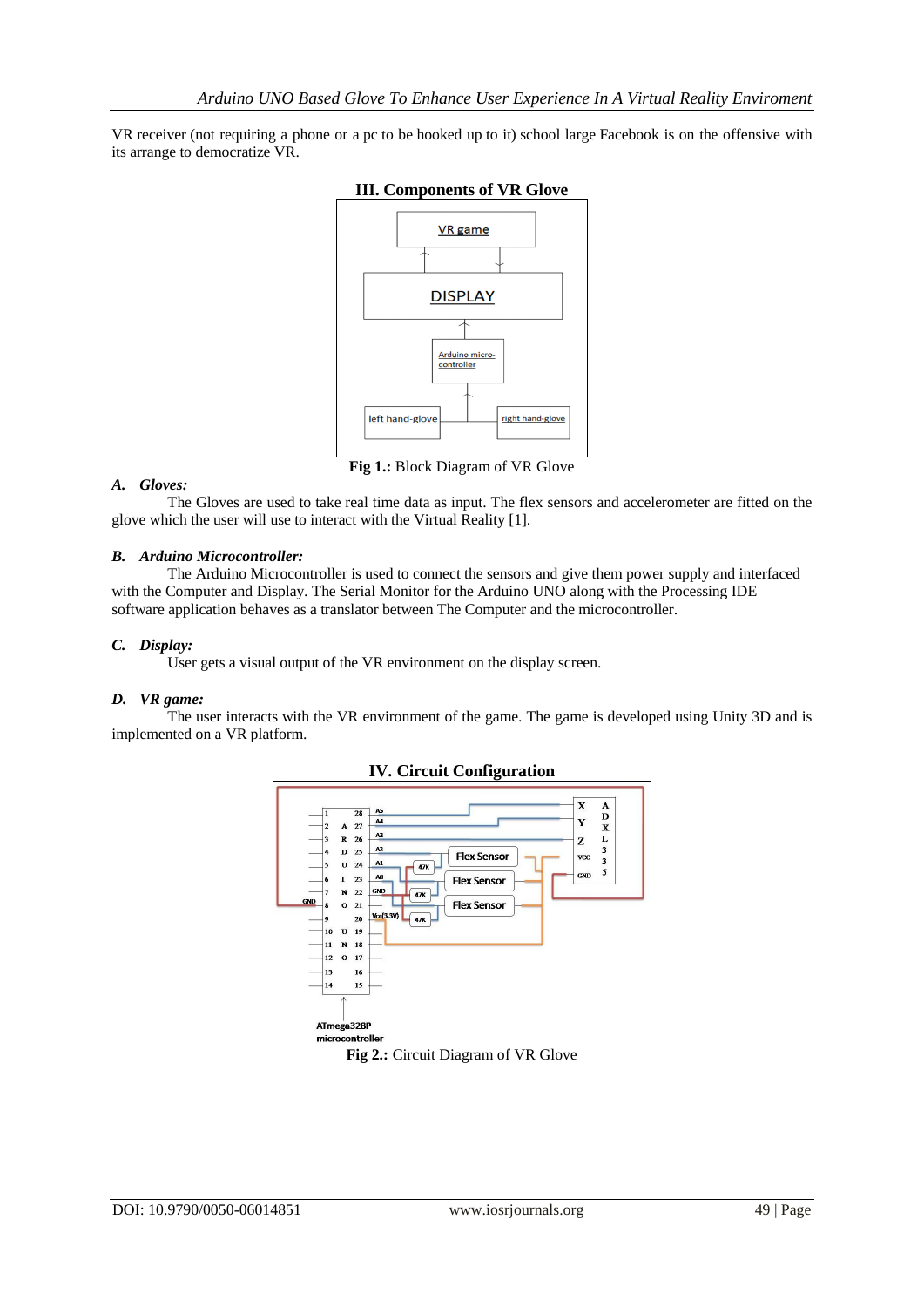## **V. Methodology**

```
388, 344/314; 430:
395, 345/331; 372:
397, 343/333; 373:
395, 342/333; 373:
395, 342/333; 372:
```
**Fig 3.:** Serial Monitor Output of Accelerometer

The above figure displays the accelerometer readings from the Glove. When the reading before the "/" are above 380, 340 , the character assigned in the "if-else" statement of the program prints on the display or provides input of that character to the system. Similarly, when the readings after  $\gamma$  go above the specific value the program provides input to the system. Also, a range is allotted to the flex sensor input to provide a specific key output.

For the Arduino UNO to provide data as input to the system, we have used Processing IDE and the code is written in processing language. The Data from the Arduino is Digital i.e. it is either 0 or 1.



**Fig 4.:** Construction of the first Prototype of VR Glove

As shown in the above image, the first Prototype of the VR Glove has Flex Sensor and Accelerometer fitted on the Glove with Arduino on a stationary location. Flex Sensors are attached on fingers to measure the bend in a suitable way and accelerometer is attached to the back of the Palm to measure rotation on X-Y-Z axis due to movement of wrist. The construction can be extended to 5 flex sensors and one accelerometer on one hand or can also be extended to construct and integrate two gloves for maximum interaction from the user [4].



**Fig 5.:** JAVA based GUI for mode selection of VR Glove